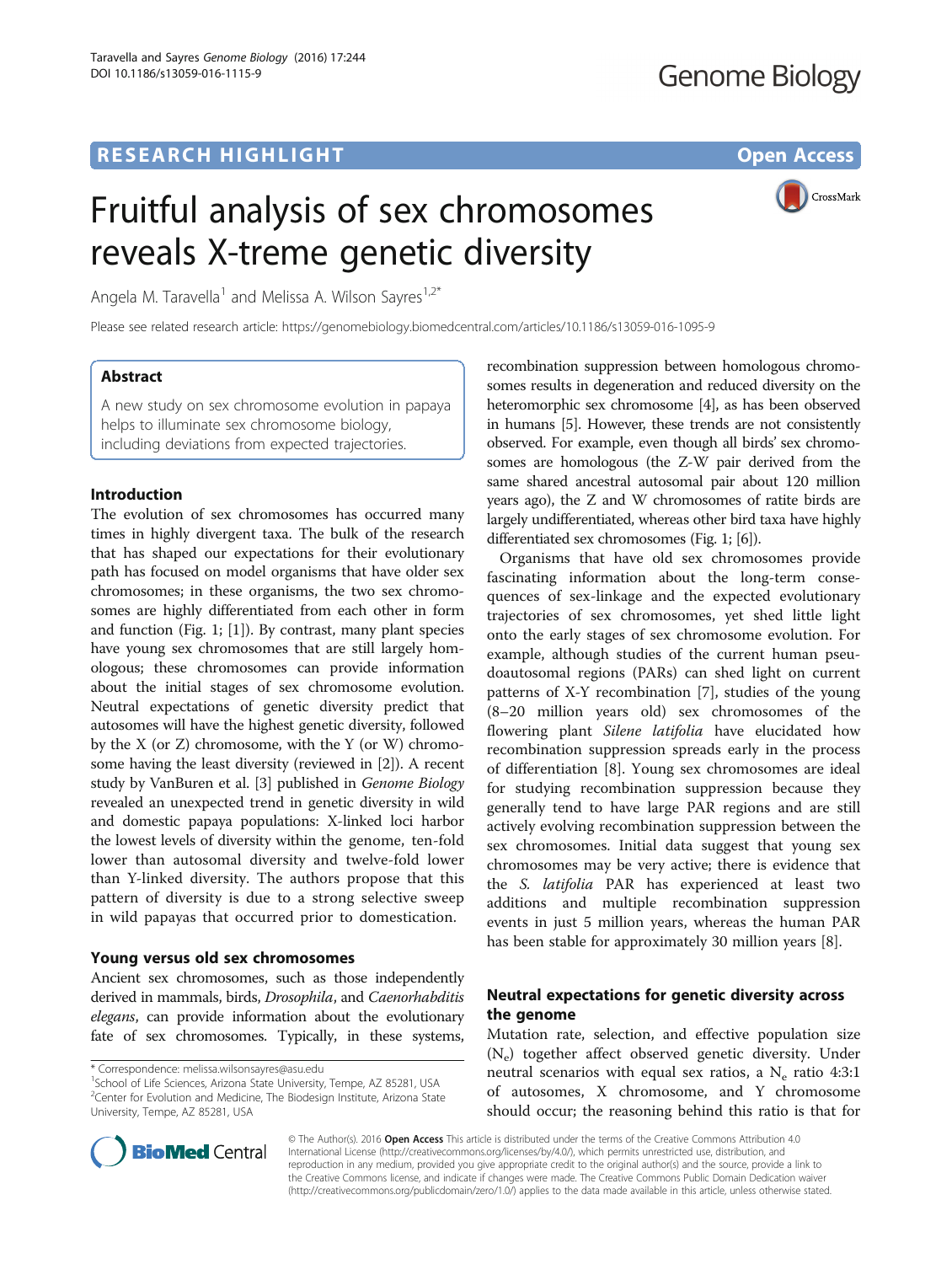<span id="page-1-0"></span>

every genetic female (XX), there will be one genetic male (XY), and for this pair, we expect representation of four autosomes, three X chromosomes, and one Y chromosome [[2](#page-2-0)]. Consistent with these expectations, diversity is reduced in the Y-linked regions in S. latifolia relative to X-linked regions [\[9](#page-2-0)]. However, deviations from this ratio are common, and can be explained by a variety of evolutionary mechanisms. Population structure can increase genetic diversity in the Y chromosome because migration is either reduced or absent, and alleles can fix faster, independently, due to genetic drift [[3\]](#page-2-0). Diversity can be reduced at selected and linked regions due to positive selection and selective sweeps, or by purifying selection and background selection; the effect of linked selection is stronger for regions without recombination [\[4](#page-2-0), [5](#page-2-0)]. Alternatively, diversity on the sex chromosomes can be affected by sex-biased variance in reproductive success, and sex-biased introgression (reviewed in [\[2](#page-2-0)]). Comparisons of diversity among the autosomes and sex chromosomes are needed to disentangle the relative forces affecting diversity in each region.

## Surprising patterns of genetic diversity in papaya

Wild papaya (Carica papaya) is dioecious, with separate male and female plants; by contrast, cultivated papaya has only females and hermaphrodites. The divergence of male  $(Y<sup>m</sup>)$  and hermaphrodite  $(Y<sup>h</sup>)$  chromosomes in papaya occurred recently, ~4000 years ago, probably as a result of papaya domestication and the origin of agriculture in

Mesoamerica [\[10](#page-2-0)]. In their recent study, VanBuren et al. [\[3](#page-2-0)] analyzed population structure and diversity in the X-linked, Y-linked, pseudoautosomal, and autosomal regions of the papaya genome in both wild populations in Costa Rica and cultivated varieties, reporting very unexpected patterns.

In contrast to the findings of previous studies of sex chromosome diversity, the region with the highest diversity is the Y chromosome in both wild and cultivated papayas [[3\]](#page-2-0). Further, for wild papaya, genetic diversity, measured as the average number of pairwise differences per site  $(\pi)$ , was lowest for X-linked loci at 0.00038, intermediate for autosomal  $(\pi = 0.0017)$  and pseudoautosomal  $(\pi = 0.0020)$  loci, and highest for Y-linked loci ( $\pi$  = 0.0021); X-linked  $\pi$  in the cultivated samples was reported to be about half the value of that in the wild samples, probably because of a population bottleneck during domestication [[3](#page-2-0)]. By comparing variation at autosomal and X-linked synonymous sites, VanBuren et al. show that an unrealistic mutation rate would be needed to explain the low observed X-linked diversity, thus excluding difference in mutation rate as a primary explanation for the reduced diversity.

VanBuren et al. then conducted a series of tests to infer the processes that may have led to the extreme low genetic diversity observed for X-linked genes. Tajima's D calculations for the X-linked region and PAR for cultivated samples suggest a genome-wide bottleneck during domestication that involved selection for hermaphroditism (which is inherited via a locus on the  $Y^h$  chromosome).